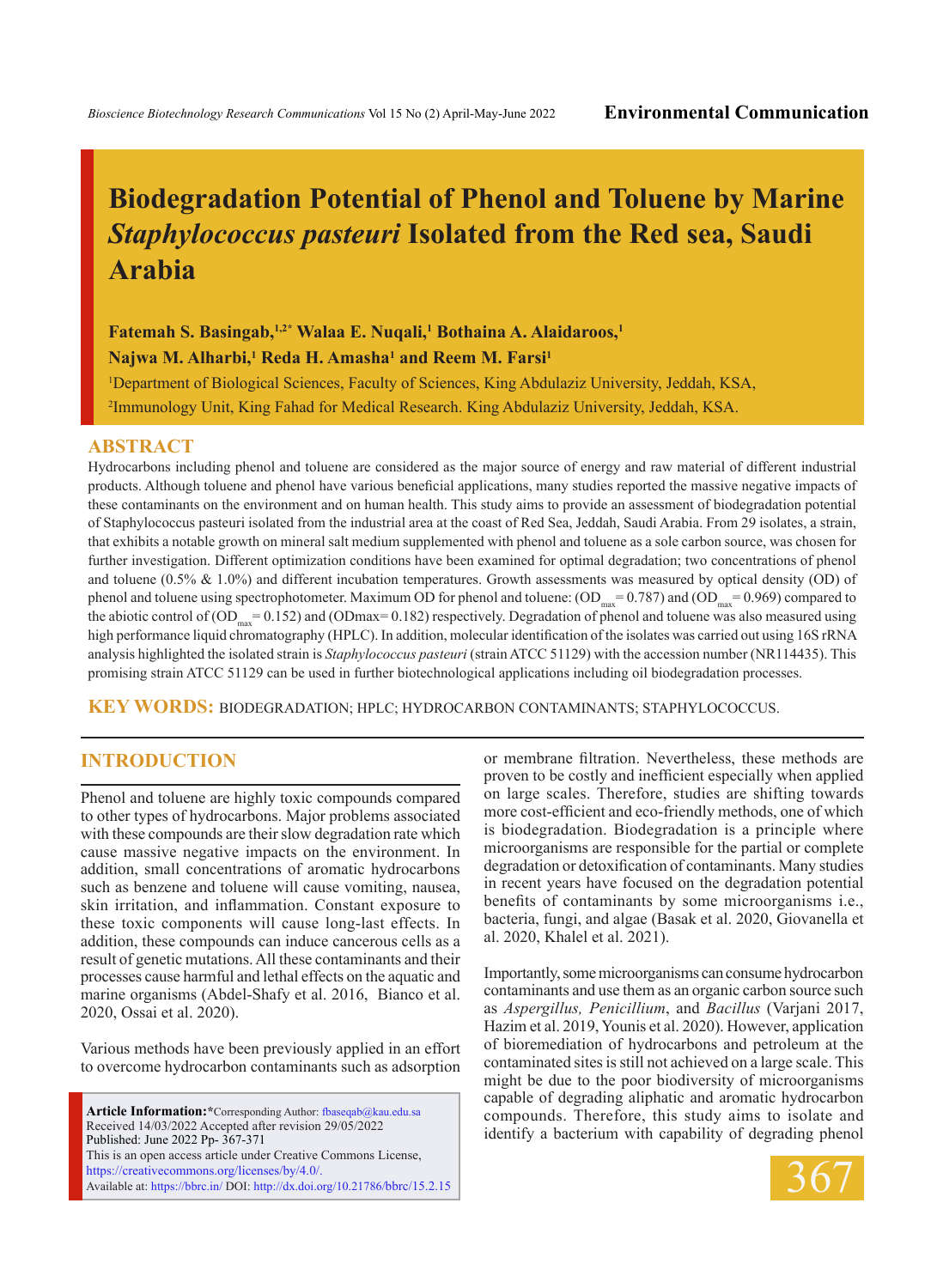### Basingab et al.,

and toluene as hydrocarbon contaminants from aquatic contaminated sites in the Red Sea, Jeddah. In addition to the biochemical and molecular identification of the most efficient isolates with the optimal conditions affecting the process of biodegradation.

## **Material and Methods**

The aromatic hydrocarbons: phenol and toluene were purchased from Sigma, with 98-99% purity. In addition, all other chemicals and reagents used in the study were obtained from Scharlau and Himedia.

Samples were collected from the industrial area in Red Sea, Jeddah at 21.4934694, 39. 17148778. 7 º. Samples were collected from aquatic regions and obtained at  $10 - 30$  cm depth. Five aquatic samples were placed into sterilized test cups in an aseptic condition. The collected samples were transported to the King Fahd Medical Research Centre (KFMRC), Microbiology laboratory using ice box and kept at refrigerator temperature 4oC until processed. Standard procedure of serial dilution was performed on all aquatic samples according to (Farsi et al. 2021). Diluted samples were mixed in the vortex for 10 minutes then inoculated into nutrient agar and incubated at 37ºC for 2-5 days. After the incubation period, each colony of mixed bacterial isolates were picked and sub-cultured three times on a new agar plate resulted in 29 pure isolates. One strain was chosen for further investigations.

The mineral salt medium (MSM) used for enrichment is composed of the following (g/l):  $KH\square PQ_4$ , 2.25;  $K_2HPQ_4$ , 2.25; (NH<sub>4</sub>)SO<sub>4</sub>, 1.00; MgCl<sub>2</sub>•6H<sub>2</sub>O, 0.20; NaCl, 4.00; FeCl<sub>3</sub>  $\cdot$  6H<sub>2</sub>O, 0.02 and CaCl2, 0.01 (pH 7.0). Bacterial isolates were grown on nutrient broth for 24 hrs. at 37ºC in rotating shaker. Then, samples were centrifuged at 14000 rpm for 10 minutes. After centrifuging, normal saline solution was added to isolates to dissolve completely. MSM was added as final step before inoculation. Isolate was inculcated in 50 ml of sterilized mineral salt medium (MSM) in Erlenmeyer flask which supplemented with different concentrations of 0.5%- and 1.0%-mM Phenol and Toluene as the only source of carbon for two weeks. Broth cultures were changed from Transparent white color to dark grey color. Bacterial growth was measured by spectrophotometer to evaluate optical density (OD) at 600 nm. Both negative control (abiotic MSM) and positive control (identified bacterium) were used in the study (Oberoi et al. 2015, Roccuzzo et al. 2020).

Estimation of biodegradation potential of phenol and toluene was carried out using Spectrophotometer and High-performance liquid chromatography (HPLC). For HPLC, 1 ml of each MSM samples was transmitted into spectrophotometer cuvette. Blank was the negative control. Growth measurements was estimated from inoculation (0 Time) to the 10th day. Absorbance of bacterial OD was measured at 600 nm.

Phenol and toluene degradation rate was estimated by HPLC (Shimadzu LCsolution Method). C18 column (4.6 μm,5-micron x150mm, Zorbax Eclipse plus) was utilized in stationary phase with wavelength 256 nm to detect phenol and toluene throughout biodegradation process. The degradation concentration was calculated based on the retention time and peak area (Oberoi et al. 2015, Xu et al. 2021). Different temperature degrees were applied during cultivation period to estimate the optimum temperature for the isolate. Cultivation the isolated bacteria were applied in 50 ml of sterilized MSM at two different temperatures (25 and  $37 \text{ }^{\circ}\text{C}$ ) into shaking incubator for two weeks.

Two different concentrations (0.5 and 1.0 Mm) were supplemented in 50 ml of MSM, then incubated at 37 0 C for two weeks. Evaluation the bacterial growth was obtained in different time intervals during the cultivation (Wongbunmak et al. 2021). Biochemical tests, genomic DNA extraction of the bacterial isolate was done as according to the protocol by (Atashpaz et al. 2010). PCR amplification and 16 S rRNA gene sequencing was done using universal primers. The Forward primer 27F AGAGTTTGATCMTGGCTCAG and Reverse primer 1492 R TACGGYTACCTTGTTACGACTT) were used in the sequencing. Analysis of sequences was done by Blast search9 to find and compare between the similarities that found in NCBI GenBank. In addition, phylogenetic analysis was carried out for the blast results.

# **Results and discussion**

This study was carried out to isolate bacteria capable of biodegrading phenol and toluene from the Red Sea coast, Jeddah, Saudi Arabia. Samples were collected from industrial aquatic regions. A total number of pure 29 isolates were found. The most active isolate, which grow well using phenol and toluene, was selected for identification. After characterization of bacteria, *Staphylococcus pasteuri*  was chosen for further identification and estimating its potential for phenol and toluene biodegradation. Strain Staphylococcus pasteuri was Gram positive, cocci, colonies appearance was smooth and creamy with white color (Fig. 1). In addition, *Staphylococcus pasteuri* was oxidase negative and gelatinase negative and catalase positive. In addition, antibiotic sensitivity test was done to evaluate resistance of the strain to some antibiotics (Table 1, Fig 2). Furthermore, change in color was noticed in MSM flasks during cultivation period from transparent white to dark grey (Hentati et al. 2021). Recent study for (Chaoui et al. 2022), referred that; the World Health Organization (WHO) has classified the strain of *Staphylococcus maltophilia* as a multidrug- resistant bacteria (MDR). Since the bacterium found to be related to a large range of infections.

The molecular analysis of the strain exhibited a sequencing similarity with 99.85% to *Staphylococcus pasteuri* (strain ATCC 51129). The 16S rRNA gene sequencing (strain ATCC 51129) composed of 1419 nucleotides with accession number of NR114435 according to NCBI GenBank. Phylogenetic trait position of Staphylococcus pasteuri (strain ATCC 51129) is illustrated by a neighbor-joining dendrogram (Fig. 3).

Biodegradation of different concentrations of phenol and toluene was studied by *Staphylococcus pasteuri*. *Staphylococcus pasteuri* was cultivated in MSM medium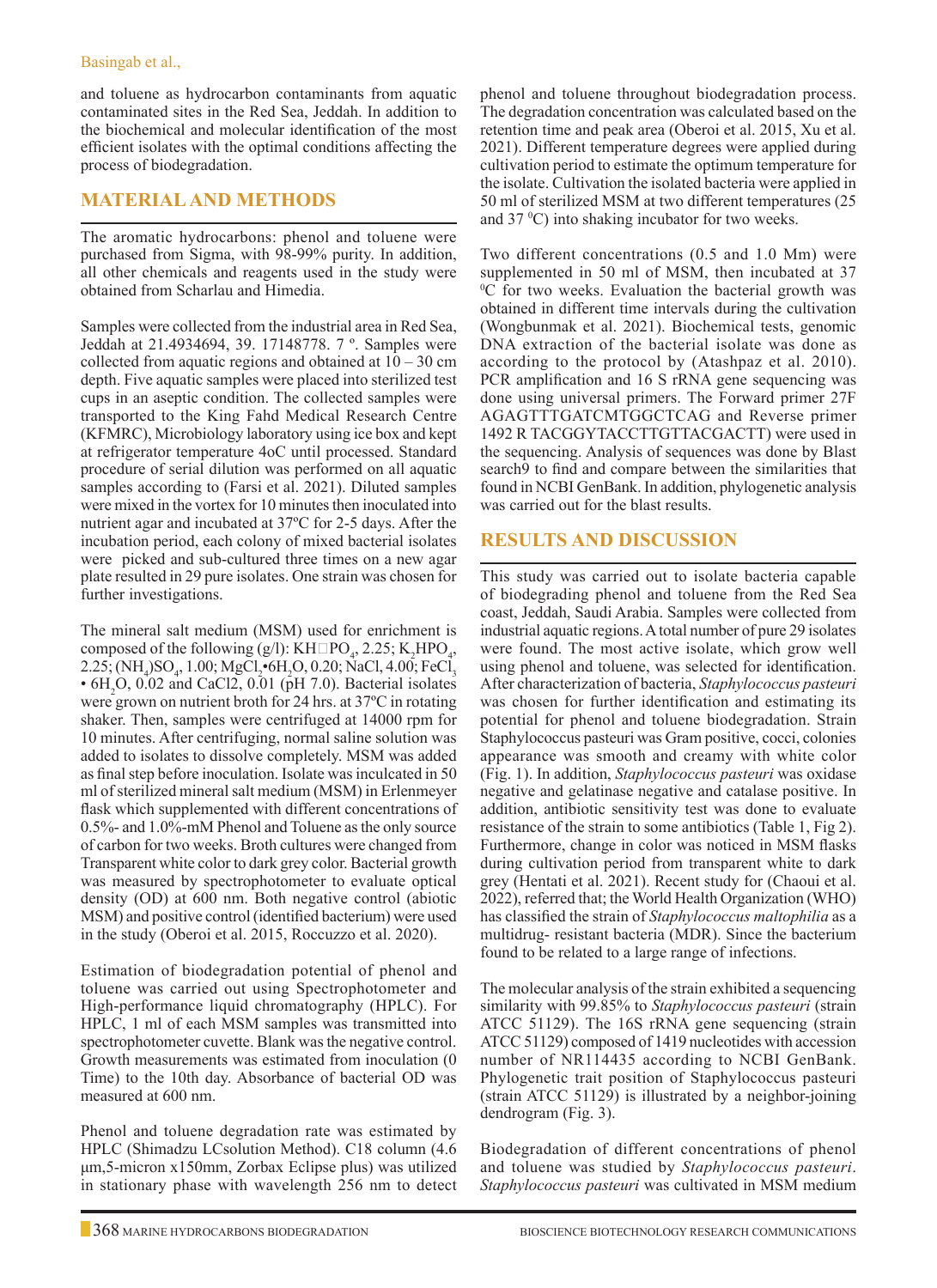supplemented with two different concentrations of phenol and toluene (0.5% and 1.0% mM). The best degradation rate was observed at 0.5 mM comparing to 1.0 mM. Measuring the growth of the strain illustrated by monitoring the OD at 600 nm for 10 days. The isolate showed a significant growth on phenol and toluene as  $OD_{max} = 0.787$  and  $OD_{max} =$ 0.969) compared to the abiotic control of (ODmax= 0.152) and  $OD_{\text{max}}= 0.182$ ) respectively. Moreover, HPLC analyses were achieved to evaluate the degradation rate of phenol and toluene at different interval times (0 time, 1 day, 4 days, 8 days and 10 days). Results showed a prominent capability of the strain to break down phenol and toluene as its sole carbon source. Figure 4 shows degradation percentages of phenol and toluene according to HPLC. The degradation rate of the isolate with phenol was as follows; 0% at 0 time, 12% at 1 day, 20% at 4 days, 16% at 8 days and 14.4% at 10 days. The degradation rate for toluene was 0% at 0 time, 20% at 1 day, 20.8% at 4 days, 12.4% at 8 days and 12% at 10 days.

**Figure 1. Characteristics and biochemical analyses of isolated bacteria from Red Sea, Jeddah, Saudi Arabia. (A) Colony characteristics of isolated strain on nutrient agar plate. (B) Gram staining results of isolated bacteria showing violet cocci bacteria. (C) Negative result for oxidase production test. (D) Positive result for catalase production test.**



**Figure 2: Antibiotic sensitivity test with different inhibition zone for the isolated Strain**



The maximum degradation rate was observed at 4 days equivalents to 96 hours in both phenol and toluene. On the other hand, the least degradation rate was noticed after 10 days of monitoring. This might be cause of consuming most of the hydrocarbon compounds or due to the lethal effect of phenol and toluene on the isolate. Another study carried out using a bacterium isolated from soil contaminated areas (*Staphylococcus pasteuri*) has identified this bacterium as a degrader of poly-cyclic aromatic hydrocarbons in addition to n-alkane (Kiamarsi et al. 2019). In addition, Imron et al. (2020) reported that; Staphylococcus sp. and Pseudomonas aeruginosa have proved a strong ability to perform biodegradation for diesel.

| strain            |                     |             |
|-------------------|---------------------|-------------|
| <b>Antibiotic</b> | <b>Results (mm)</b> | Sensitivity |
| Ciprofloxacin     | 22                  |             |
| Amikacin          | 16                  | S           |
| Imipenem          | 46                  | S           |
| Ampicillin        |                     | R           |
| Augmentin         |                     | R           |

**Table 1. Antibiotic sensitivity test for marine isolated** 

S: sensitive, I: intermediate, R: resistance.

**Figure 3: Phylogenetic tree analyses based on 16S rRNA gene sequencing showing the position of** *Staphylococcus pasteuri* **strain ATCC 51129 with accession number NR114435.**



**Figure 4: Degradation rates of phenol and toluene by the strain ATCC 51129 obtained by HPLC**



These microorganisms were isolated from different environmental sites contaminated with diesel and considered them as hydrocarbons degrader. In addition, Staphylococcus pasteuri strain CO10 is another strain that considered as hydrocarbon degrader. Previous investigation on marine bacterium, *Staphylococcus* sp. CO100 strain has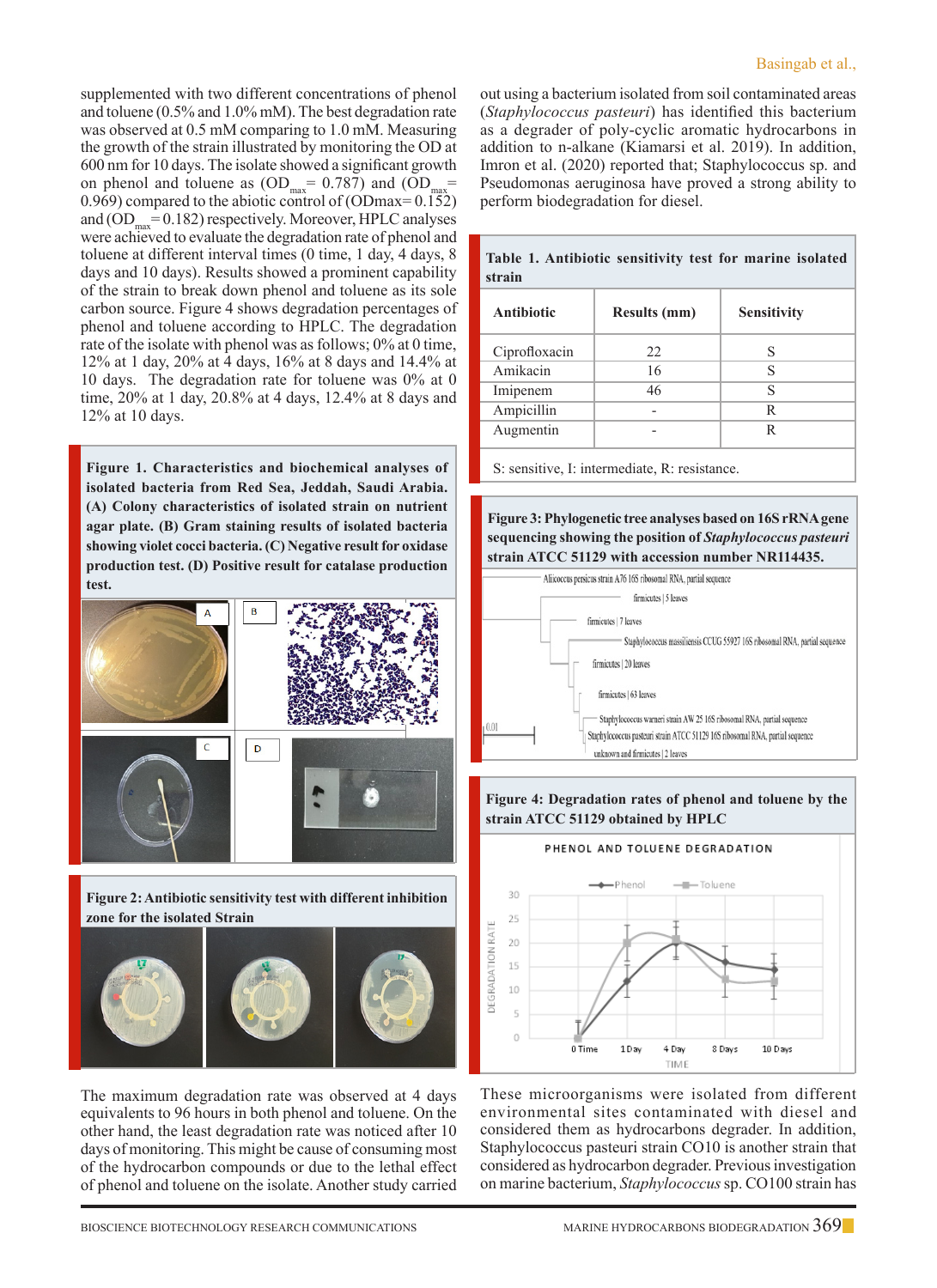### Basingab et al.,

provide a great ability to biodegrade aliphatic hydrocarbons includes in crude oil with more than 70%. Growth of strain CO100 utilizing crude oil was evaluated by measuring OD using spectrophotometer. The maximum optical density was 0.65 compared to the optical density of control =  $0.17$ , (Hentati et al. 2021).

Investigation of different temperature degrees was carried out in the study. Estimation of biodegradation potential of phenol and toluene was done at 0.5mM with two different temperature (25 and 37  $^{\circ}$ C) for ten days. At 37 $^{\circ}$ C temperatures, the maximum observation of OD was noticed after two days of incubation (OD=  $0.787$  and  $0.969$ ) for phenol and toluene respectively. On the other hand, OD at 25  $\rm{^0C}$  was (0.357 and 0.325) for phenol and toluene (Fig. 5). The obtained result was in agreement with (Hentati et al. 2021) study on *Staphylococcus* sp. as a hydrocarbon degrader, which reported 37  $\mathrm{^0C}$  as an optimum growth temperature. The previous study investigated *Staphylococcus* sp. ability for biodegradation on a large temperature scale (15 to 55◦C). It should be noted, enzymatic activities also are one of the most important biological factors. The enzymatic activity showed significant inhibition with the increase of hydrocarbon contamination.

**Figure 5: Effect of different incubation temperatures (25 and 37℃) on phenol and toluene biodegradation by the tested bacterium, (A): Biodegradation of phenol (B) Biodegradation of toluene.**



Moreover, species of microorganisms is another important factor that will affect the success of biodegradation process. *Staphylococcus* sp., *Bacillus* sp., *Pseudomonas*  sp., and Acinetobacter sp. are well known to have high efficiency in degrading aliphatic and aromatic hydrocarbon compounds. Furthermore, temperature variations affect hydrocarbon viscosity directly. High temperatures cause reducing to the viscosity and subsequently leads to better hydrocarbons diffusion as well as a better biodegradation process. Because the well-diffused contaminant is much easier to be degraded by the microorganisms. Generally, hydrocarbon's viscosity decreases with low temperatures. *Staphylococcus* sp. is considered a promising bioagent and there is less research on Staphylococcus genus compared to the genera of Pseudomonas and Bacillus (Eddouaouda et al. 2012, Alrumman et al. 2015, Imron et al. 2020, Xu et al. 2021).

# **Conclusion**

Since the industrial revolution, hydrocarbons are becoming an integral part in daily life. Hence, massive amount of hydrocarbon waste is produced daily. In this study, several of bacterial strains isolated from aquatic contaminated sites. Among of other bacterial isolates evaluated for their biodegradation potential, Staphylococcus pasteuri was selected for further analyses as it exhibits biodegradation potential. Biochemical and molecular identification indicate that the isolate is Staphylococcus pasteuri with accession number (NR114435). Also, impact of different parameters was illustrated in the study such as temperatures and different phenol and toluene concentrations. The findings of the present study provided a handful information about the strain and its capability of phenol and toluene degradation which can be an excellent way of finding an alternative solution to achieve high biodegradation rates on a large scale.

**Conflict of Interests:** The author declares no conflicts of interests to disclose.

**Funding** This research has been funded by the Deanship of Scientific Research (DSR) at King Abdulaziz University under Grant no G: 1533-247-1440.

## **References**

Abdel-Shafy H I, and Mansour M S M (2016). A review on polycyclic aromatic hydrocarbons: Source, environmental impact, effect on human health and remediation. Egyptian Journal of Petroleum, 25(1), pp. 107–123.

Alrumman, S A, Standing D B 'and' Paton G I (2015). Effects of hydrocarbon contamination on soil microbial community and enzyme activity. Journal of King Saud University - Science. King Saud University, 27(1), pp. 31–41.

Atashpaz S, Khani S, Barzegari A et al. (2010). A robust universal method for extraction of genomic DNA from bacterial species. Microbiology, 79(4), 538-542.

Basak G, Hazra C 'and; Sen R (2020). Biofunctionalized nanomaterials for in situ clean-up of hydrocarbon contamination. A quantum jumps in global bioremediation research. J. Environ. Manage. 256, 109913.

Bianco F, Race M, Papirio S at al. (2020). Removal of polycyclic aromatic hydrocarbons during anaerobic biostimulation of marine sediments. Sci. Total Environ. 709, 136141.

Chaoui, L. et al. (2022). Identification and assessment of antimicrobial resistance bacteria in a hemodialysis water treatment system. Journal of Water and Health, 20(2), pp. 441–449.

 Eddouaouda K, Mnif S, Badis A, et al. (2012). Characterization of a novel biosurfactant produced by Staphylococcus sp. strain 1E with potential application on hydrocarbon bioremediation. J. Basic Microbiol. 52, 408-418. Farsi, R. M. et al. (2021). Biodegradation of picric acid (2,4,6-trinitrophenol, TNP) by free and immobilized marine Enterococcus thailandicus isolated from the red sea, Saudi Arabia. Egyptian Journal of